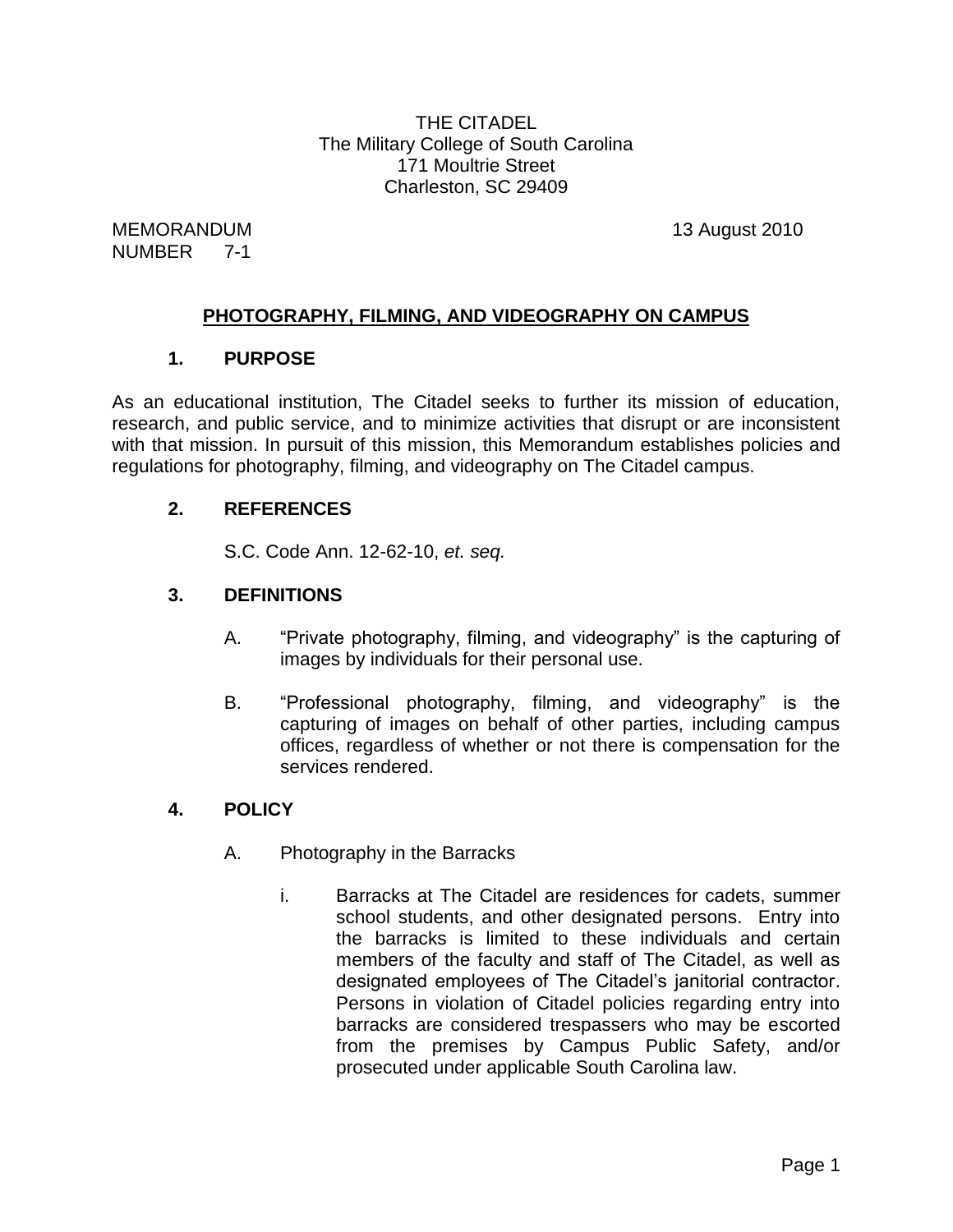Residents of the barracks are permitted photography, filming, and videography within the barracks for personal use. During periods when the public is allowed access into the barracks, such as Parents' Day, Homecoming, and Corps Day, private photography, filming, and videography are permitted. Professional photography, filming, and videography is prohibited during these periods without the written authorization of the Vice President for External Affairs.

Photography, filming, and videography in the barracks by all other persons, regardless of prior or current affiliation or graduate status with the college, is prohibited. Persons or groups desiring photos or videography inside the barracks, whether occupied or unoccupied, must obtain written authorization of the Vice President for External Affairs. Such authorization must be coordinated with the Commandant of Cadets or his designee, and must be secured at least ten (10) business days before the date for which access is requested.

- ii. Fees and Limitations
	- a. Alumni may obtain access to the barracks for private photography, filming, or videography upon payment of a fee of one-hundred dollars (\$100) and execution of a Release and Hold Harmless Agreement (Annex A). All other persons may obtain access to the barracks for private photography, filming, or videography upon payment of a fee of two-hundred fifty dollars (\$250) and execution of a Release and Hold Harmless Agreement (Annex A). Fees for access to barracks for professional photography are established by the Office of External Affairs. All checks must be made payable to "The Citadel Foundation" and designated for unrestricted funds.
	- b. Visitors seeking access to unoccupied barracks for the purposes of photography, filming, or videography must be accompanied by an official escort. It is the responsibility of the visitor seeking access to secure an escort from the list of escorts available at the Office of External Affairs. In addition to the fee prescribed in Paragraph ii a, above, there is a fifty dollar (\$50) escort fee for photography in unoccupied barracks. Confirmation that an escort has been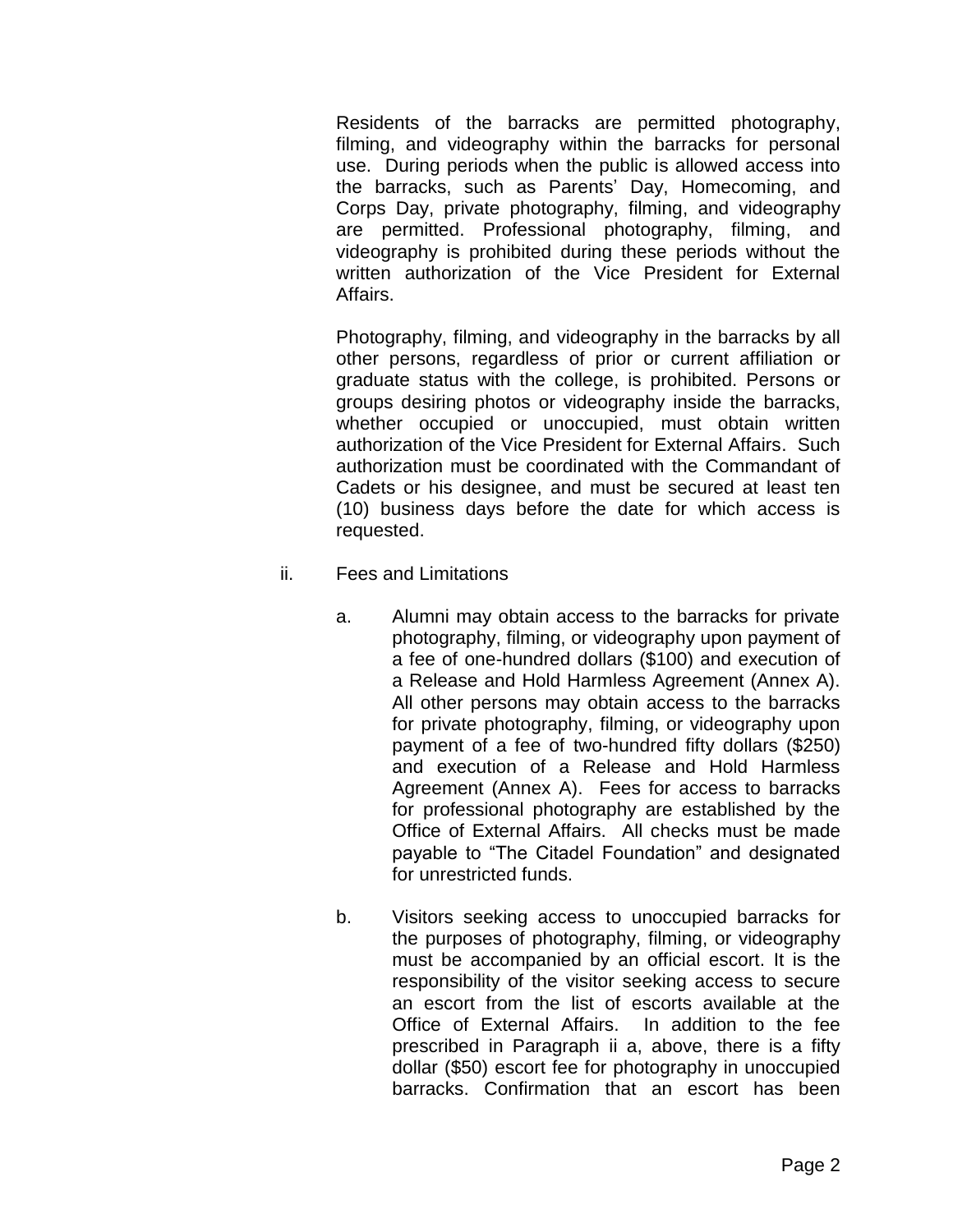secured must be transmitted to OEA three (3) business days before the event. Visitors without an escort will be denied access to the barracks.

- B. Photography, filming, and videography in academic buildings (Capers Hall, Bond Hall, Byrd Hall, Duckett Hall, Jenkins Hall, Thompson Hall, Grimsley Hall, LeTellier Hall, and Deas Hall)
	- i. Photography, filming, and videography is prohibited without prior written permission of the Vice President for External Affairs.
	- ii. All requests must be submitted in writing to the Vice President for External Affairs, and must include the time, date, location and approximate duration.
- C. Photography, filming, and videography in buildings regularly open to the public (Mark Clark Hall, Summerall Chapel, Daniel Library, and the Holliday Alumni Center)
	- i. Private photography, filming, and videography is permitted.
	- ii. Professional photography, filming, and videography is prohibited in Mark Clark Hall, Daniel Library, and the Holliday Alumni Center without prior written permission of the Vice President for External Affairs.
	- iii. Professional photography, filming, and videography is prohibited in Summerall Chapel without written permission of the Chaplain. All requests to the Vice President for External Affairs and the Chaplain must be submitted in writing and must include the time, date, location and approximate duration.
- D. Photography, filming, and videography in athletic buildings (McAlister Field House, Seignious Hall, Vandiver Hall, Altman Athletic Center, Johnson Hagood Stadium, and Johnson Hagood Readiness Center / Pressbox Facility)
	- i. Private and professional photography, filming, and videography is prohibited in Seignious Hall and Vandiver Hall.
	- ii. Unless otherwise announced, private photography, filming, and videography is permitted during ticketed events at McAlister Field House, Johnson Hagood Stadium, Johnson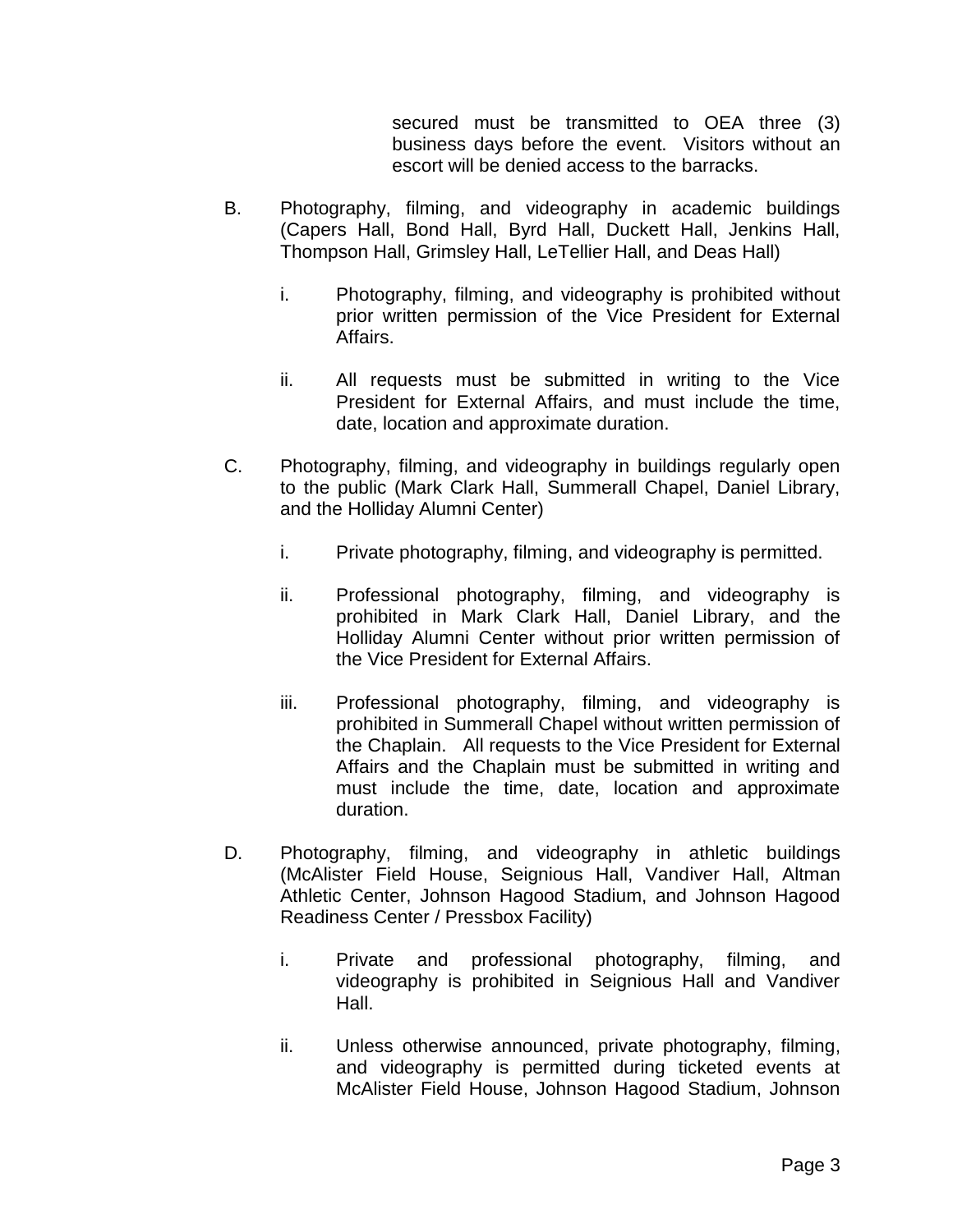Hagood Readiness Center / Pressbox Facility, and in the Altman Athletic Center.

- iii. Professional photography, filming, and videography is prohibited during ticketed events at McAlister Field House, Johnson Hagood Stadium, Johnson Hagood Readiness Center / Pressbox Facility, and in the Altman Athletic Center without prior written permission of the Sports Information Department.
- iv. All requests to the Sports Information Department must be submitted in writing and must include the time, date, location and approximate duration.
- E. Outdoor areas on The Citadel campus
	- i. Private photography, filming, and videography is permitted.
	- ii. Professional photography, filming, and videography is prohibited without prior written permission of the Vice President for External Affairs.
	- iii. All requests must be submitted in writing to the Vice President for External Affairs, and must include the time, date, location and approximate duration.
- F. Points of Contact
	- i. The Chaplain's Office is the point of contact for weddings held in Summerall Chapel.
	- ii. The Office of External Affairs is the initial point of contact for all other individuals desiring to take pictures on campus.
	- iii. Members of the media must be escorted by the Vice President for External Affairs, or his designee, and are subject to such rules or regulations as may be imposed by the Vice President for External Affairs or his designee, but are otherwise exempt from this regulation.
- G. Exceptions. This Memorandum does not apply to:
	- i. The official Citadel photographer or representatives or designees of the Office of Facilities and Engineering, acting in their official capacities.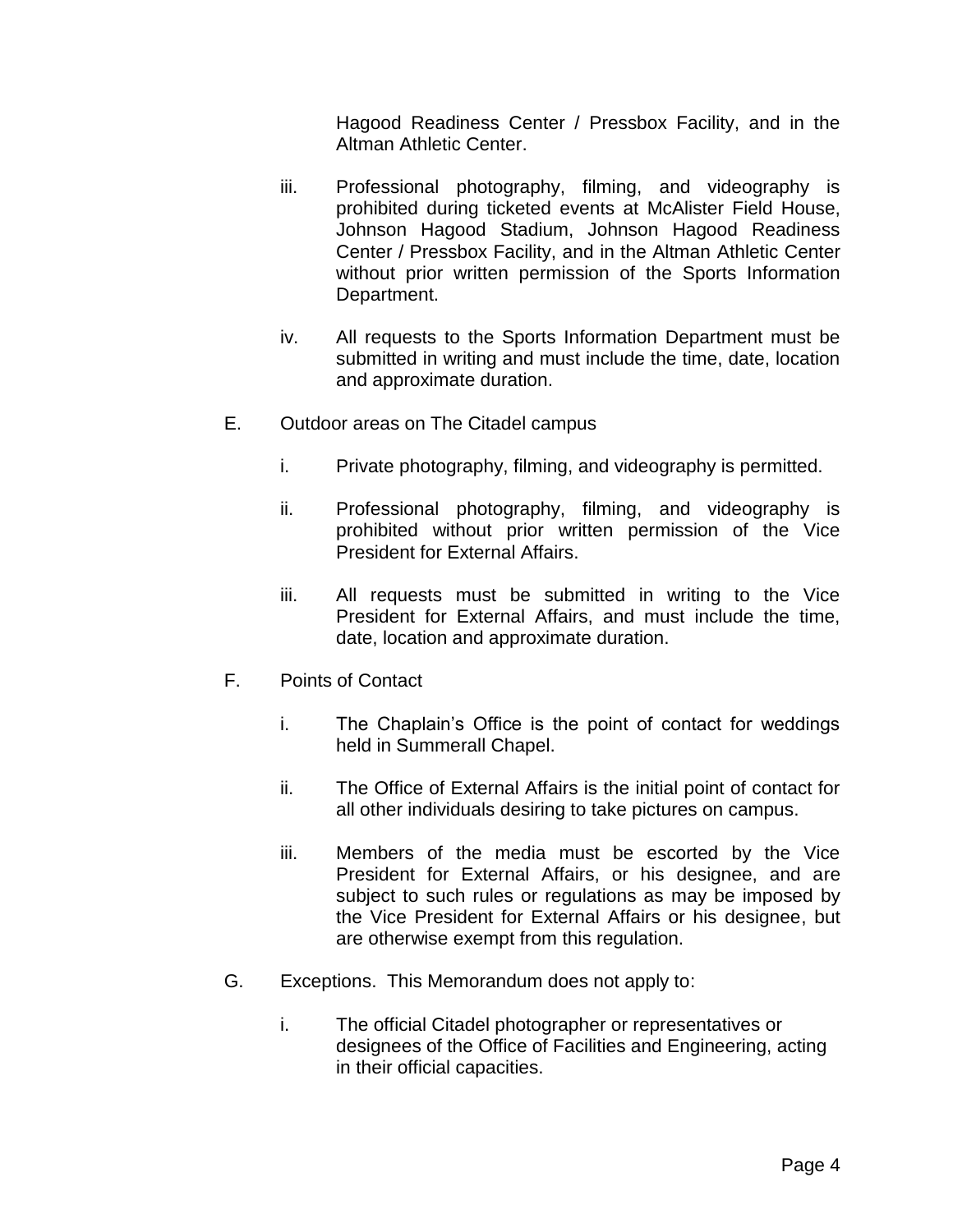ii. Members of the media, escorted by a representative of the Office of External Affairs and acting in accordance with The Citadel's media policy.

## **4. COMPLIANCE**

A student who fails to comply with this policy may be withdrawn on an interim basis, and/or referred for disciplinary action.

## **5. NOTES**

## **A. Dates of official enactment and amendments:**

Approved by Director of Citadel Staff on 13 August 2010

## **B. Responsible Department:**

Office of External Affairs

## **C. Responsible Official:**

Vice President for External Affairs

#### **D. Cross References**

#### **6. RESCISSION**

Memorandum No.4, dated 11 September 2008, is rescinded

#### FOR THE PRESIDENT:

OFFICIAL JOSEPH W. TREZ Colonel, USA, Retired Director of The Citadel Staff

Attachment: Annex A, Release and Hold Harmless Agreement